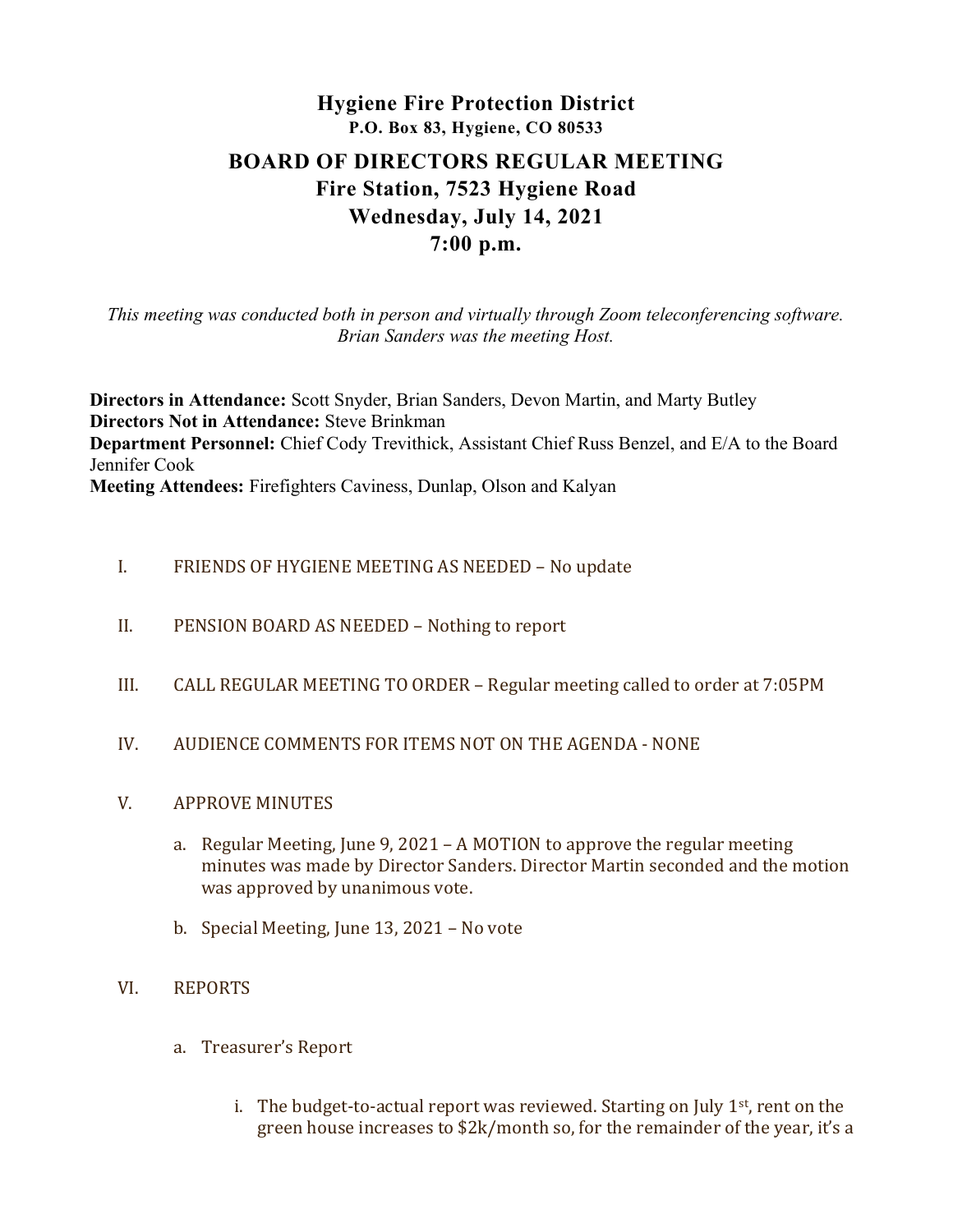certainty that we will exceed the annual amount budgeted for rent. Gas prices have increased and trucks have been getting a lot of use for both calls and training over the last few months, so fuel expenses continue to run over budget. Nevertheless, our overall cash position is good at the half-way point of the year.

- 1. The Engagement Letter with Gray & Associates will be signed soon.
- 2. Starting in July, Director Sanders plans to move all wildland-related transactions to its own, separate report. Wildand income and expenses are unrelated to regular operations, and should therefore be tracked and accounted for independently.
	- Director Sanders plans to consult with our new CPA on the best way to capture wildland activity.
- 3. Approximately 85% of the amount budgeted for the wildland vehicle has been used. There was some discussion about where the funds for the Type 6 rebuild came from. Director Sanders thought they were incorporated into the 2020 Operations Budget, whereas Chief Trevithick thought they were to come out of 2020 deployment income. The two will meet later to discuss what the obligations are for wildland revenue. Chief Trevithick will also make inquiries with the state and other local Departments as needed.
- 4. Chief Trevithick has the new, 1-year lease contract on the green house. He will email it to the Board Members for review.
	- With the exception of the higher rental payment, the contract is identical to the previous one, although Chief Trevithick is hoping to get it modified to allow pets. Pets are good for shift morale, and shift availability may increase if members can bring their pets with them instead of having to find someone else to watch them.
		- i. The Board approved offering an additional \$25/month in the new contract with the landlord if she will allow pets. Chief Trevithick will handle the negotiations.
- 5. Director Sanders had created a Lease Planning Spreadsheet to clarify which lease-holder should be paid when, relative to when the lease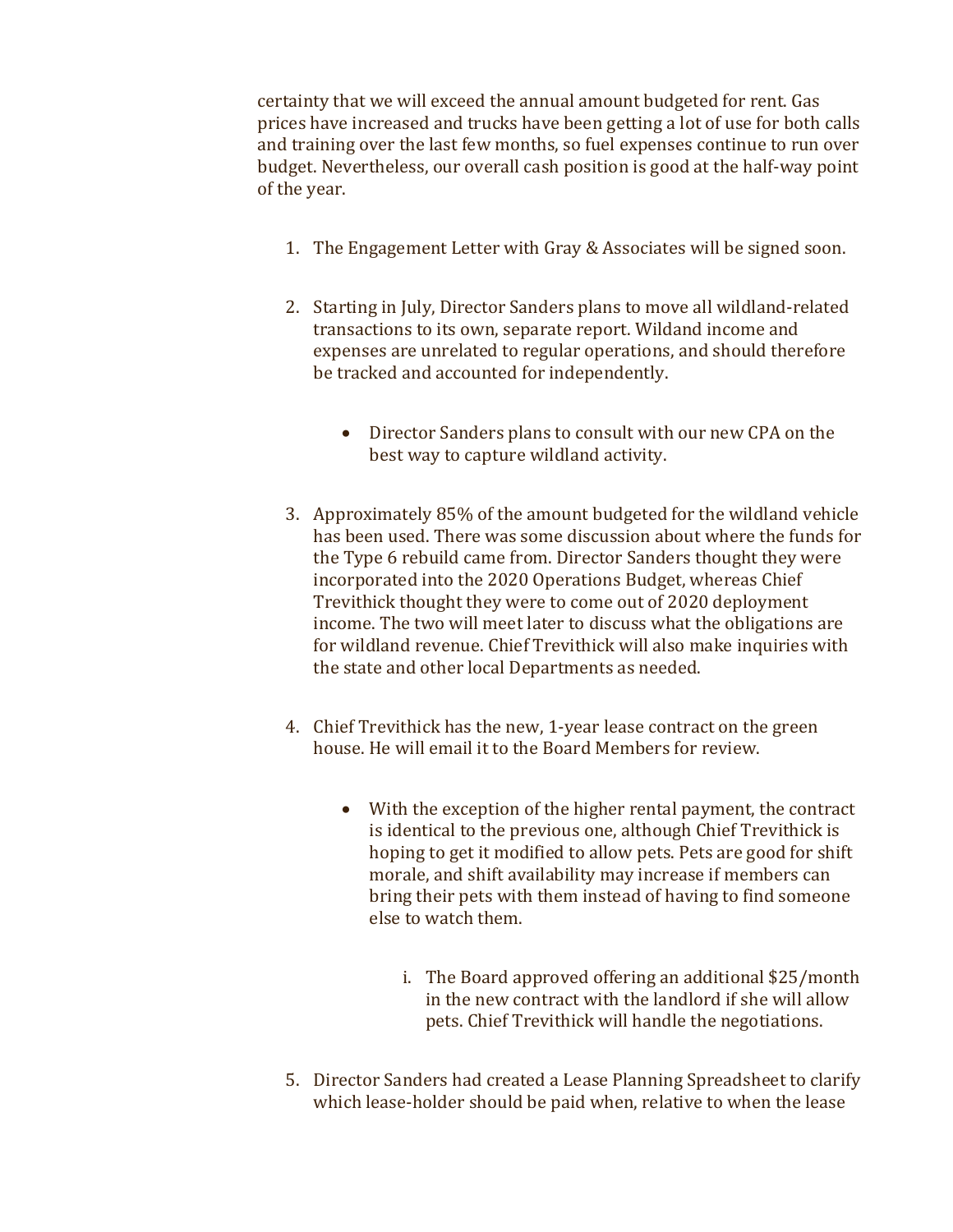changed hands. Rent confusion now seems to be sorted out and any mix-ups have been resolved.

- 6. Chief Trevithick will create a new deployment tracking spreadsheet for 2021.
	- We had one member deployed to do COVID vaccinations and new we have another FF deployed on a fire.
	- Increased insurance costs are an example of indirect deployment expenses. Wildland proceeds should be allocated to cover both direct and indirect expenses to keep the standard Operating budget as clean as possible.
- 7. FF Wurzer now has his own Department credit card for deployments and Wildland Coordinator, Rich Palestro, will have his soon. Each card has a \$7,500 limit.
- b. Secretary's report
	- i. Dates and Deadlines The audit is coming due soon.
		- 1. Steak Dinner will be held on Friday, September 17th. All Department members (current and retired) and their spouses are invited.
		- 2. A get-together for all Department members and their families will take place on August 14<sup>th</sup> at noon. Because everyone has been required to keep socially distant, and interact minimally with each other during COVID, this is an event simply to have fun and reconnect. Director Butley volunteered his house as a possible location for the event.
- c. Chief's Report
	- i. Grant Writer David sent out a spreadsheet to each of the Districts that are covered by the grant application. Each Department must fill in basic information about the average number of calls received, District specs, etc. and return to David as soon as possible.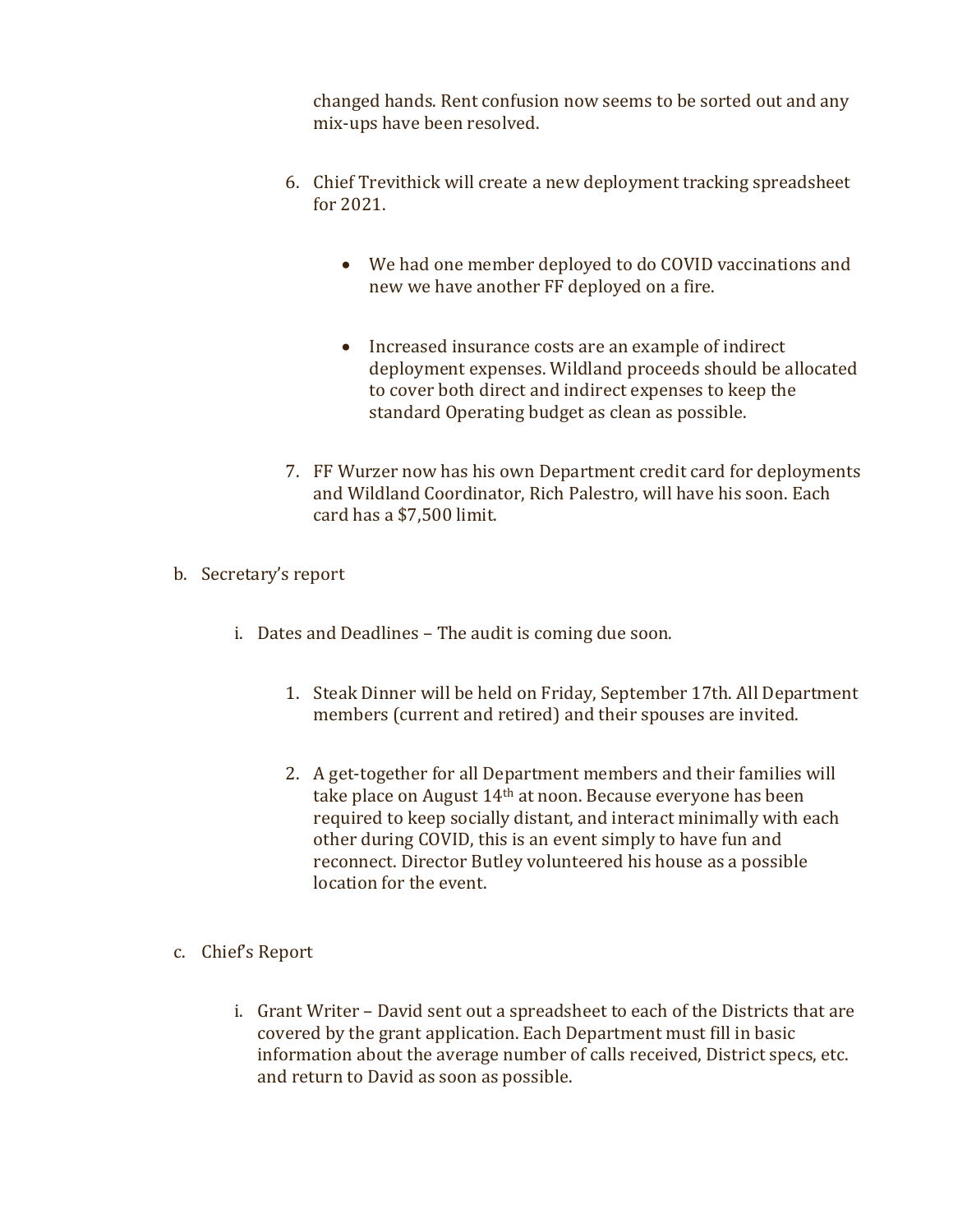- 1. Lyons and Hygiene are the only Districts currently collaborating for the SCBA grant, but Pinewood Springs, Lefthand and Allenspark are also expressing interest in joining. The more Districts that are involved, the lower the grant writing cost and the higher the likelihood of being approved.
- 2. Allenspark just got new radios, but Lefthand and Pinewood would be interested in participating in the grant application with Lyons and Hygiene as well. Chief Trevithick is meeting with Lyons' communications director, to get information on the quantity and type of radios that they're looking at.
- 3. Hygiene is taking the lead on the SCBA grant and Lyons is handling the radio grant. Any District that joins in on one or both grant applications will need to tell each of the spearheading Districts how many of each item they require. Once all the District participants and their respective equipment quantities are finalized, a new contract with David, listing the updated info, will be signed.
- 4. If everything works out the way we're hoping with these two grants, the HFPD will end up getting  $\sim$ \$400k in new equipment. The only thing that we might not get approved for is a new Cascade system to fill the SCBAs. If that section is denied, the other grant funds may have saved us enough money that we could afford to buy one outright.
- ii. Run Data
	- 1. June 2021: there were 34 calls, including 3 for Fire, 16 EMS, 6 motor vehicle accidents (MVA), and 2 Rescues. The average Dispatch-to-enroute times were  $\sim$ 1:44-minutes for HFPD, and  $\sim$ 2:49-minutes for AMR. Over 34 calls, the average en-route-to-arrival time for HFPD was ~5:35-minutes. Over 19 calls, the average en-route-to-arrival times for AMR was  $\sim$  16:12. Out of 16 calls in June, 6 were BLS and 10 ALS. The average number of responders on fire calls was 7. The average number of responders on EMS calls was 5. The average number of responders on MVA calls was 14. The average number of responders on Rescue calls was 6.
		- i. The number of responders to MVA calls is particularly high because a second MVA accident occurred shortly after the first, so a lot of people were already on scene or at the Station.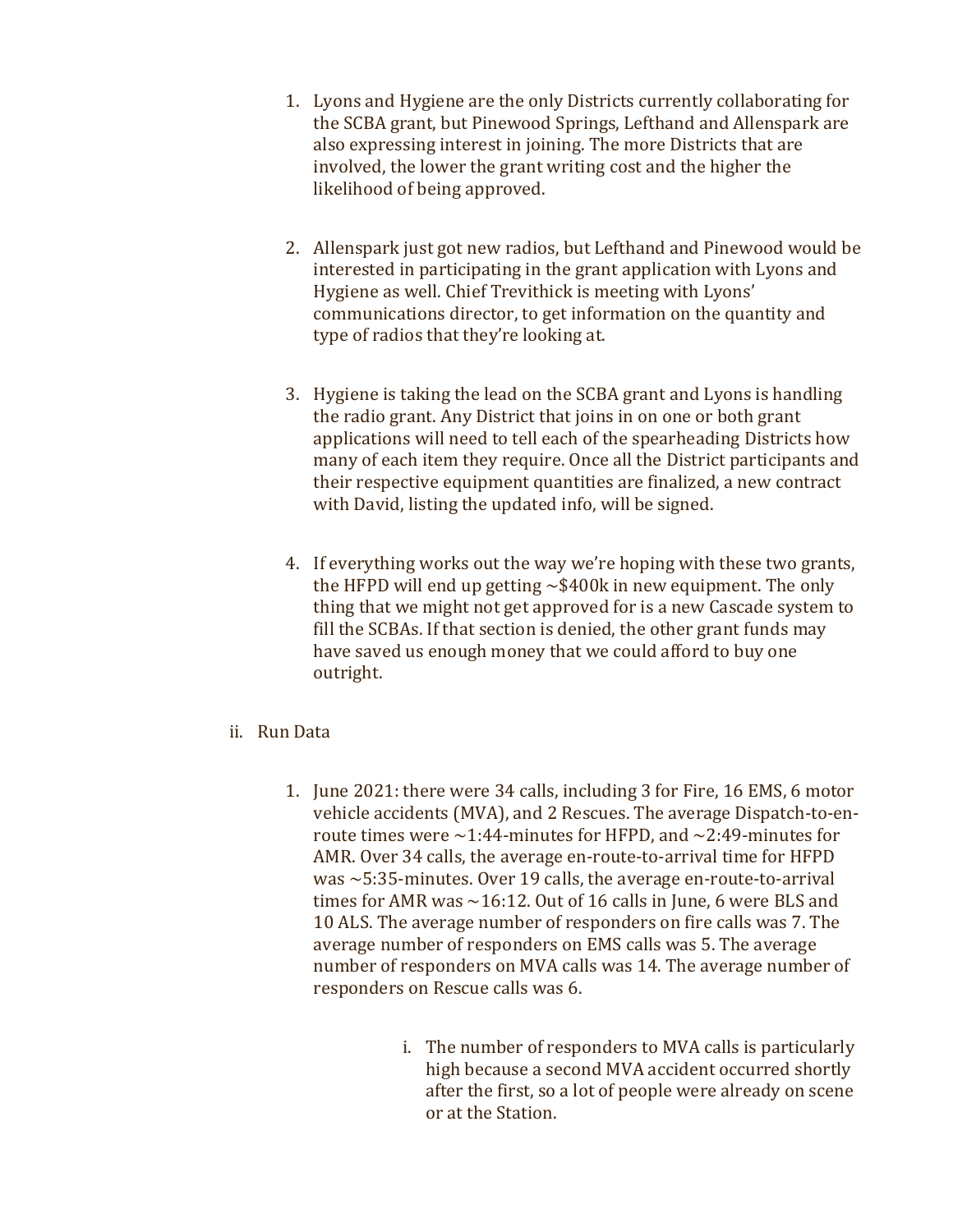- FF Caviness expanded information on some of the slides to show how the current month's activity compares to the same month a year ago. There were 35 calls in June 2020, with a greater number of EMS (20) and fire calls (5). Both years has 6 MVA calls in June, and there were fewer Rescue calls (1) in June last year. Hygiene's average dispatch-to-en-route times in June 2020 were slightly longer  $\left(\sim 1:54\right)$  than this June, while en-route-to-arrival times were shorter  $\sim$  5:15). AMR's average dispatch-to-en-route time in June 2020 was much shorter  $\left(\sim\right)$  1:31) than this June, as was their average en-routeto-arrival time  $(\sim 13:51)$ .
- Major Incidents:
	- i. Gas leak on 87th Street
		- 1. There was a small hole in a high-pressure gas line.
		- 2.  $\frac{1}{2}$ -mile radius around the area was evacuated, and there was a shelter-in-place order for another ½-mile thereafter.
		- 3. Xcel's high-pressure team was called in and it took 2-3 hours to contain.
	- ii. Seven Mutual aid calls:
		- 1. 2 swift water rescues
		- 2. 4 brush fires
		- 3. 1 structure fire
- 2. Year-to-Date: there have been 163 total calls, including 30 for Fire, 81 EMS, 23 Motor Vehicle Accidents, 4 Rescue, and 4 "Other." (Remaining calls were false alarm, cancelled en-route, etc.) For the year, the average number of responders on fire calls was 7. The average number of responders on EMS calls was 6. The average number of responders on MVA calls was 10. The average number of responders on Rescue calls was 7. The average number of responders on all calls was 7.
- iii. Shift Coverage Assistant Chief Benzel presented shift coverage numbers for June. Good coverage overall last month, with zero missed shifts. There was an average of 3-4 people on every shift, with a minimum of one person and maximum of seven. Two shifts did not have a Shift Lieutenant, and 13 shifts (7 day shifts and 6 night shifts) that did not have the requisite two paid members – in addition to Shift Lieutenant – on shift.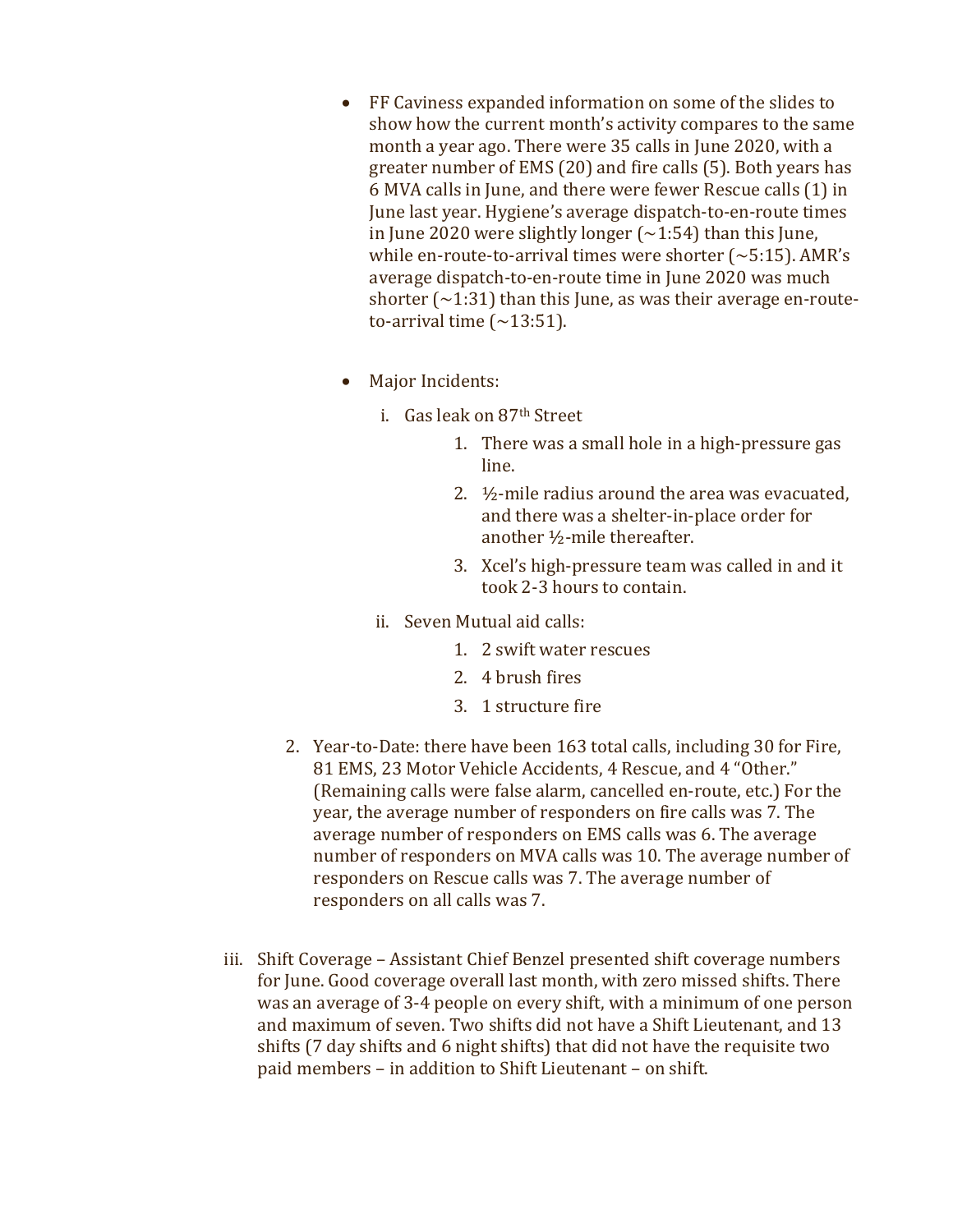- iv. Type 6 Build FF Tolman got the Shore Line disconnect device installed. The pump has been connected to the battery via power cable and, once the ends have been crimped, protected and installed, the truck is ready to go. Still waiting on a front bumper that is backordered until September, but it can run as a Type 6 engine without that.
- v. Other Issues & Opportunities
	- 1. Once both Type 6 vehicles are up and running, members will be ready to use one for deployments shortly thereafter.
		- One member is currently deployed with the Four Mile Fire Department. He's close to getting enough signatures in his task book to be certified as an Engine Boss. Once he's signed off as an Engine Boss, he will be able to take out a Type 6 for Hygiene.
		- Another member is deployed with 2821 to the Muddy Slide fire to manage radio communications.
	- 2. Ron Tribbett was supposed to come to tonight's meeting, but agreed to hold off since Chief Trevithick couldn't be here in person. Chief Trevithick will meet with him later and make a report at the August Board Meeting.

## VII. OLD BUSINESS

- a. Cooperative Efforts with Lyons Director Snyder received an email from Chief Zick of the Lyons Department. He has been in contact with the person doing the review of both the Lyons and Hygiene Departments and they are getting the final scope of what will be analyzed. The proposal should be finished around the end of the month, and Zick will follow up with the details.
	- i. The study is expected to take between a month and month-and-a-half. Some examples of the issues that will be evaluated for each District are: Is it financially sustainable; are there problems with recruitment and retention; are the available resources adequate for the population, and type and quantity of calls received; training and training hours; shift coverage and pay; mill levy, etc.
		- 1. We should have the results of the study in mid-September.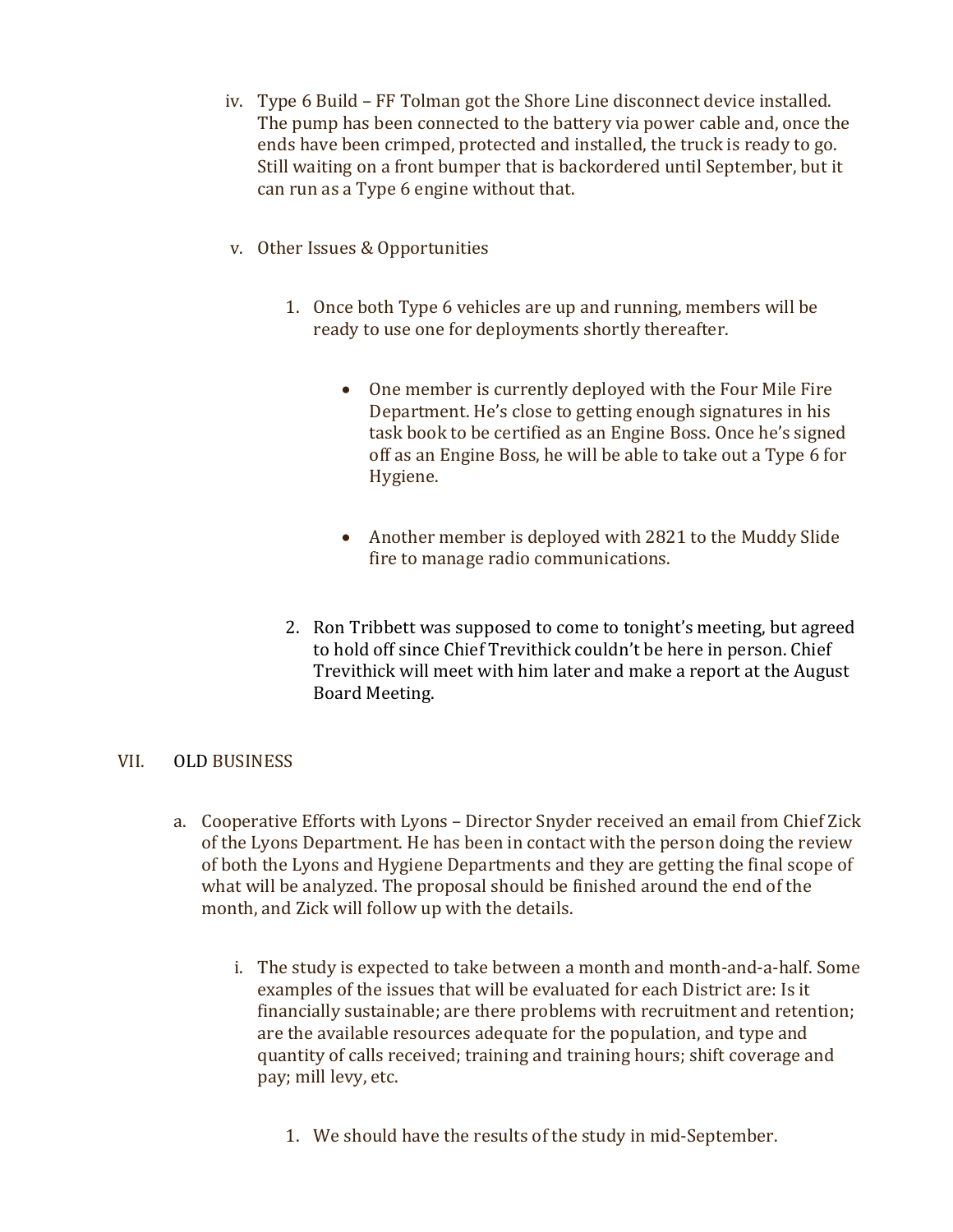- VIII. Election Marty will notify Boulder County tomorrow of our intent to add a mill levy increase to the November ballot. The Department has blank letterhead on Google Drive, which he will use to make the submission.
	- i. There was discussion of how to explain/justify increasing the mill levy up to 13 mills.
		- 1. Our current mill levy will soon start to fall short of the amount needed to meet the HFPD's – and its citizen's – needs. Further, our calculations show that to meet the requirements of the long-term plan, we cannot rule out a future mill levy increase to take us through 2030, so it's important to be proactive now, or else we will continue to fall further behind.
		- 2. The average mill levy for the area, in similarly-sized Departments, is 13.5 mills, so an increase is justified to maintain equivalent resources.
		- 3. The last time the mill levy was raised, it was done over a period of three years. This seems to be the best approach to increase receptibility and soften the financial impact to the taxpayers. Since our current mill levy is 9.09, the general suggestion was a  $\sim$ 2-mill increase in 2022 to 11 mills, then a 1-mill increase in both 2023 and 2024 to reach our 13-mill target.
		- 4. Director Butley will put together a schedule of dates for the election submission.
		- 5. The Board discussed multiple options to get the issue and justifications for a mill levy increase out to the public.
			- Director Martin will put together a one-page list of reasons why the electors should vote for a mill levy increase. She will send out a first draft to the Board within a week. Once finalized, it can be distributed to the taxpayers at various locations around Hygiene, as well as given to Department members to reference in their frequent interactions with the public.
			- Director Sanders will post information about the mill levy increase on the website.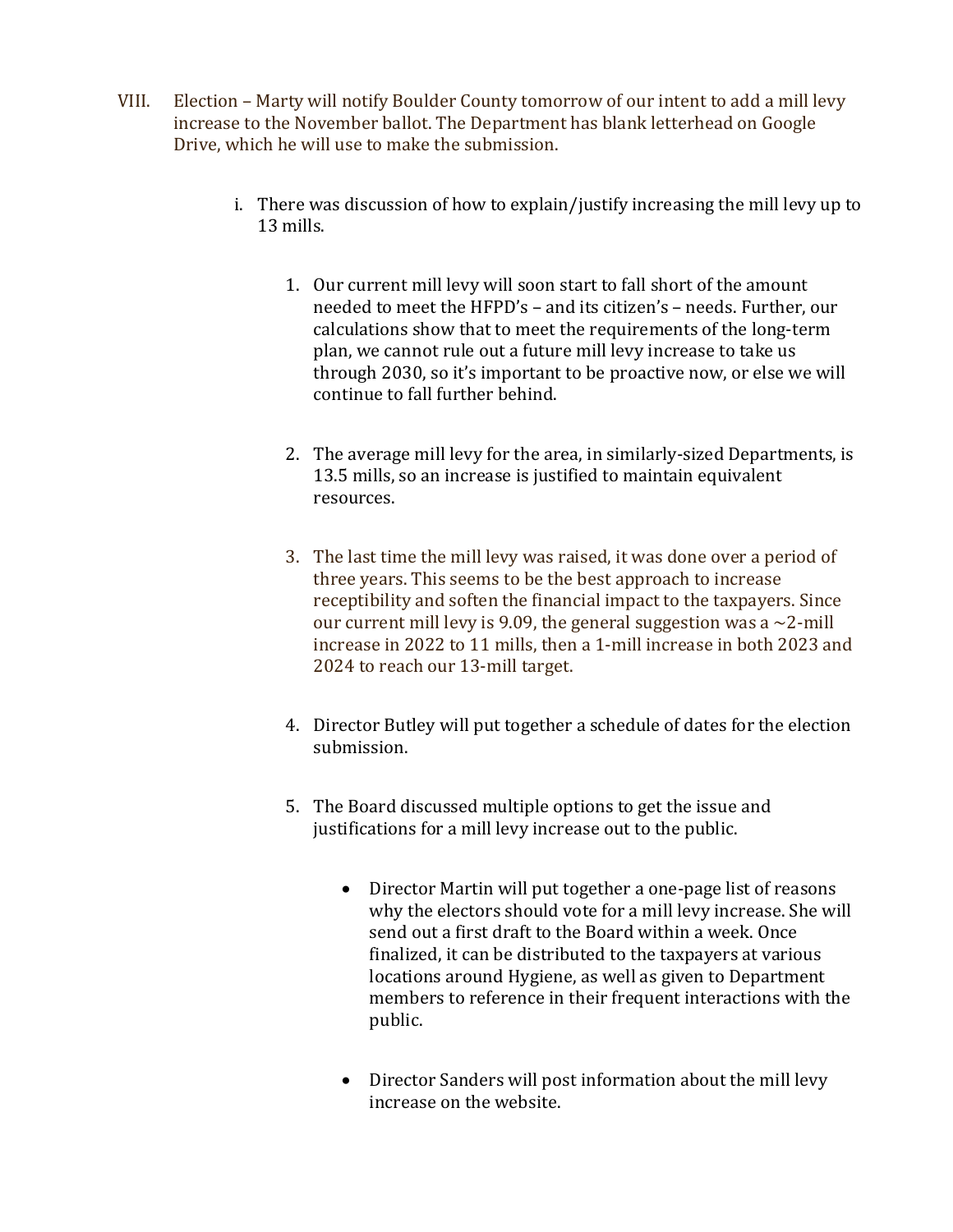- Director Martin will add a page to the newsletter.
- Chief Trevithick suggested sending out a survey to ask the public what they expect from the Department. Staffing at the station, ALS vs. BLS, reach their location within X-number of minutes.
	- i. Chief Trevithick will put together a list of questions and Director Sanders will facilitate getting them into survey format.
- We will continue to discuss ways to engage with the public and coordinate with local events; give the public an opportunity to connect with the department members, ask questions, and see the benefits of a mill levy increase. It was agreed that taking actions closer to election time should be given particular emphasis.
	- i. Director Martin will work on planning an Open House to take place at the Fire Station in October.
- b. Anticipated Cost of Operations
	- i. Director Sanders presented the latest iteration of the Income Planning spreadsheet, and reviewed the lists of givens and goals. Givens cover expected growth rates and standard expenses, while the goals include known capital expenses, their estimated costs and desired year of acquisition.
		- 1. We can look into a variety of funding options, but we count on property tax revenue as a reliable funding source for standard operations and overhead.
		- 2. In addition to grants and rent revenue, funding opportunities include wildland income. It is projected that we will be able to deploy more regularly as our available equipment and resources expand, which means that we can have a reasonable expectation of continuous deployment income. The planning spreadsheet starts with a realistic base in 2021, and compounds by  $\sim$ 10% each year. Ideally wildland deployment income will cover a large portion of vehicle replacement costs.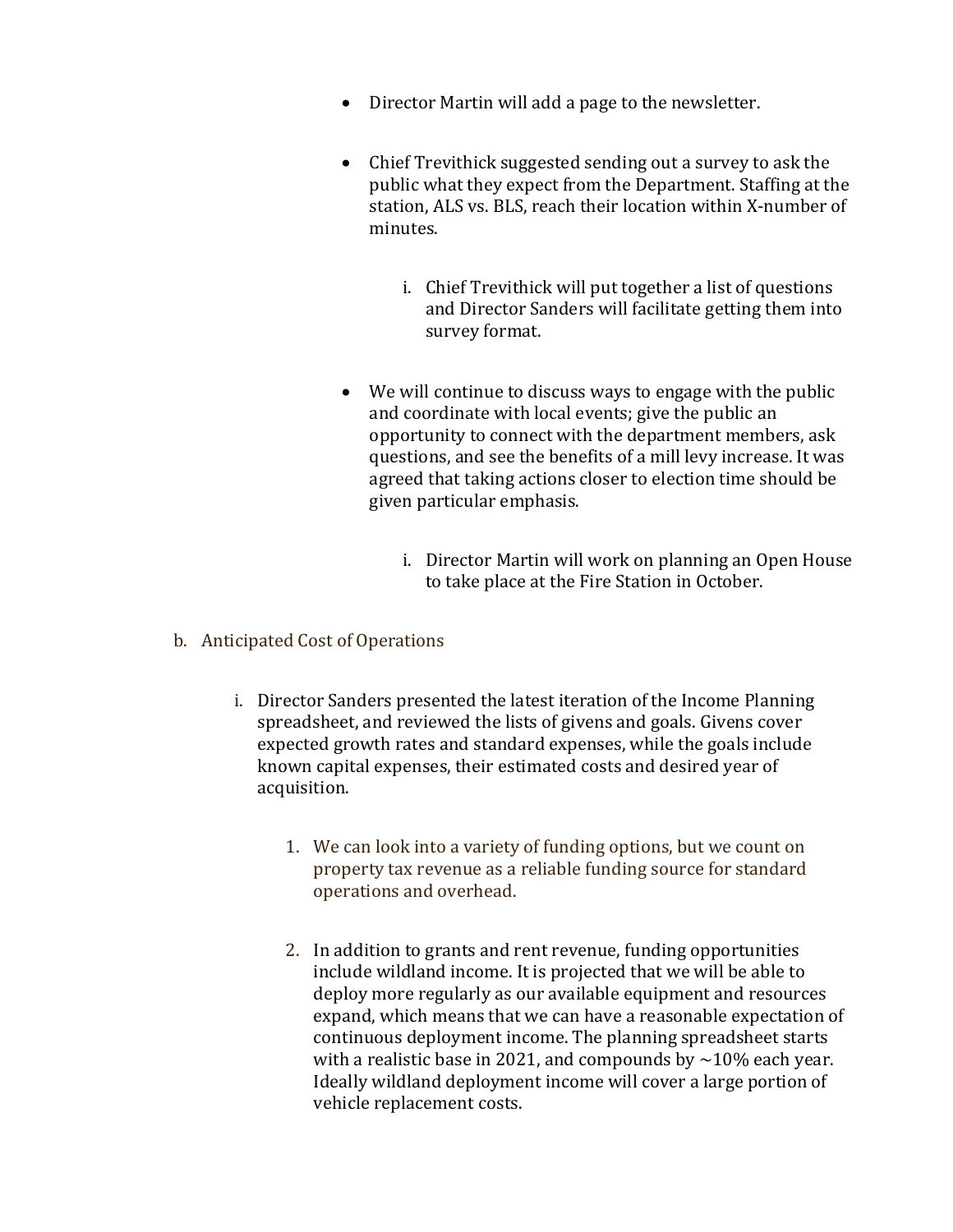- 3. Besides a mill levy increase, another funding option is to issue debt through bonds. A bond would be a separate election issue, since it amounts to a borrowed mill levy, rather than an actual one. All District members pay into the bond until it is fulfilled. The Bonds would be long term and so would have a prolonged period before repayment, but it would be listed as debt on Hygiene's books and therefore a liability if we're considering possibly merging in the future. Even if we do merge, the debt would remain the responsibility of the HFPD.
- 4. A third funding option is a lease purchase, which doesn't require voter approval. This is an option usually used for apparatus or equipment, but we could feasibly use it to make a real estate purchase as well because we're a government entity. Negotiations would be managed through a leasing company. The property would serve as collateral.
	- Director Sanders will look at further funding options before the next meeting and talk to the County Assessor to confirm our valuation assumptions. He will also compile a list of questions for our attorney and speak with our CPA on what may need to be prepared in advance.
- 5. Director Sanders will continue to flesh out the spreadsheet and confirm that all equations and graphs are accurate/complete across the various mill levy projections. Director Butley volunteered to meet with him to help review the inputs.
- ii. If we were to increase our mill levy from 9.09 to 12, we could meet our strategic goals, but only on the condition that our income assumptions bear out. Chief Trevithick reasoned that it would be preferable to avoid a financial balancing act; if 12 mills would keep us just above water, then it would be better to increase to 13 mills to minimize the impact of unplanned events.
	- 1. Additionally, Lyons is hoping to increase their mill levy to 13, and Hygiene would need to match that if we want continue moving towards possibility of combining efforts.
- c. Market Pay and Benefits No discussion
- d. Apparatus Replacement Discussed as part of other long-term planning topics.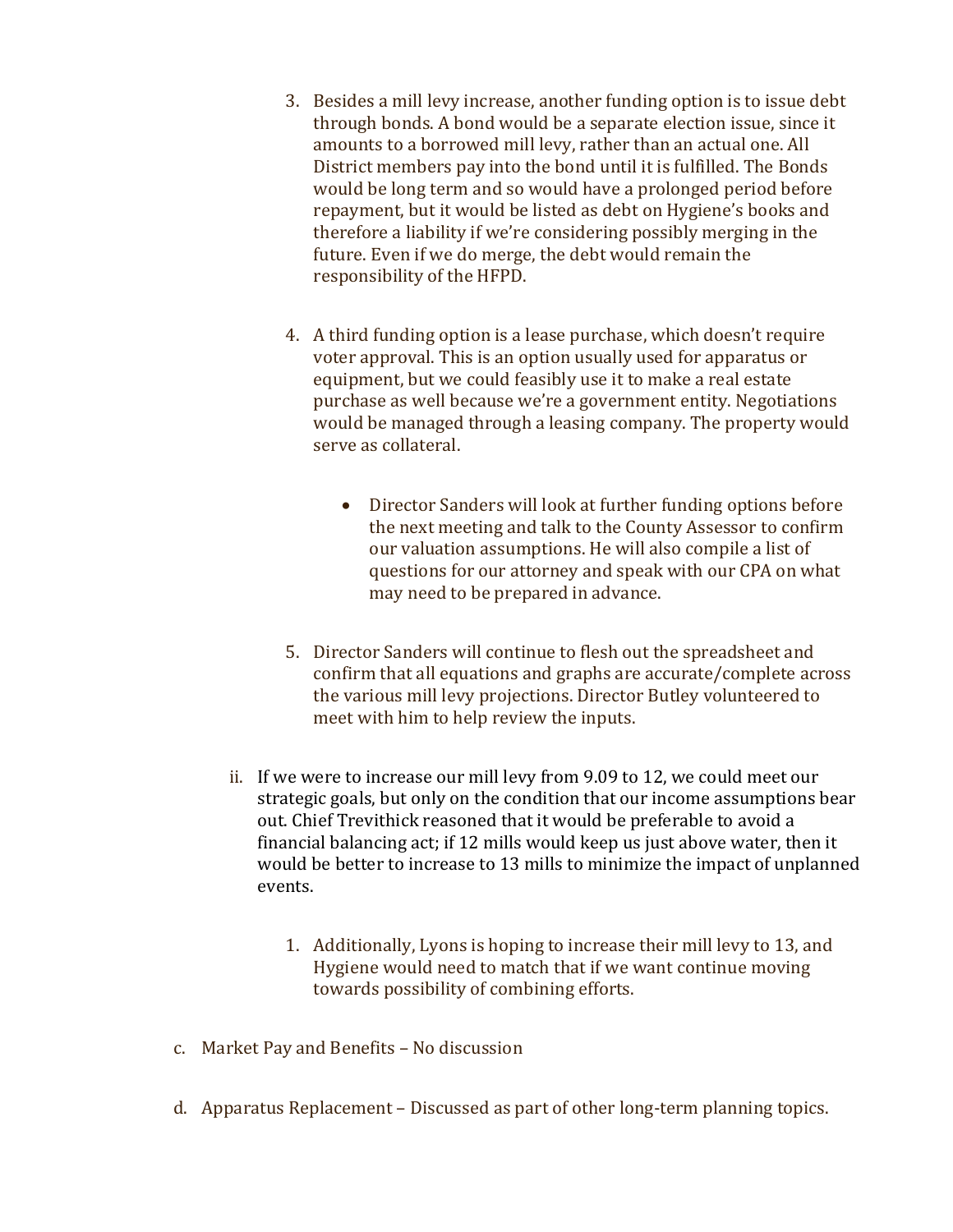## e. Major Equipment Needs

- i. The two most expensive goals are a new station, and expanding the shift staffing program. Both are of equal priority, but there's no guarantee that we will have access to the adjacent rental property in the long-term, which may push securing a new Station (with housing accommodations) to the front of the line. If we lose the green house, we lose the ability to have overnight shifts. Even if we could find appropriate lodging close by, it is unlikely that the price would be even close to what we pay in rent now, and finding suitable real estate on which to build our own accommodations could take many years.
	- 1. We couldn't consider replacing the Station in its current location without addressing the existing septic problems first. Director Martin suggested an above-ground alternative, although it would likely be expensive. She will follow up with her contact and make a report at the next meeting.
	- 2. Because building and real estate prices are particularly high right now, it is an additional reason to increase the mill levy sooner than later, so that we are ready take action when prices are more reasonable.
	- 3. Director Snyder observed that the projected building cost on the spreadsheet is likely underestimated by at least \$500k. We will also need to replace some of the equipment listed on the spreadsheet at least once more within the 10-year model, although Chief Trevithick noted that most equipment replacement costs are built into the cost of each new apparatus.
		- Director Snyder will work with Chief Trevithick to finalize the list of goals and costs.
- ii. Chief Trevithick pointed out that a third, similarly important objective that also benefits the taxpayers is in-District training grounds. There are other options for training but members need to leave the District to use them, which means fewer responders are quickly available for calls. For proper training grounds, we would need to buy property and erect burn buildings, which could increase the cost of our strategic goals by  $\sim$ \$2M.

#### IX. NEW BUSINESS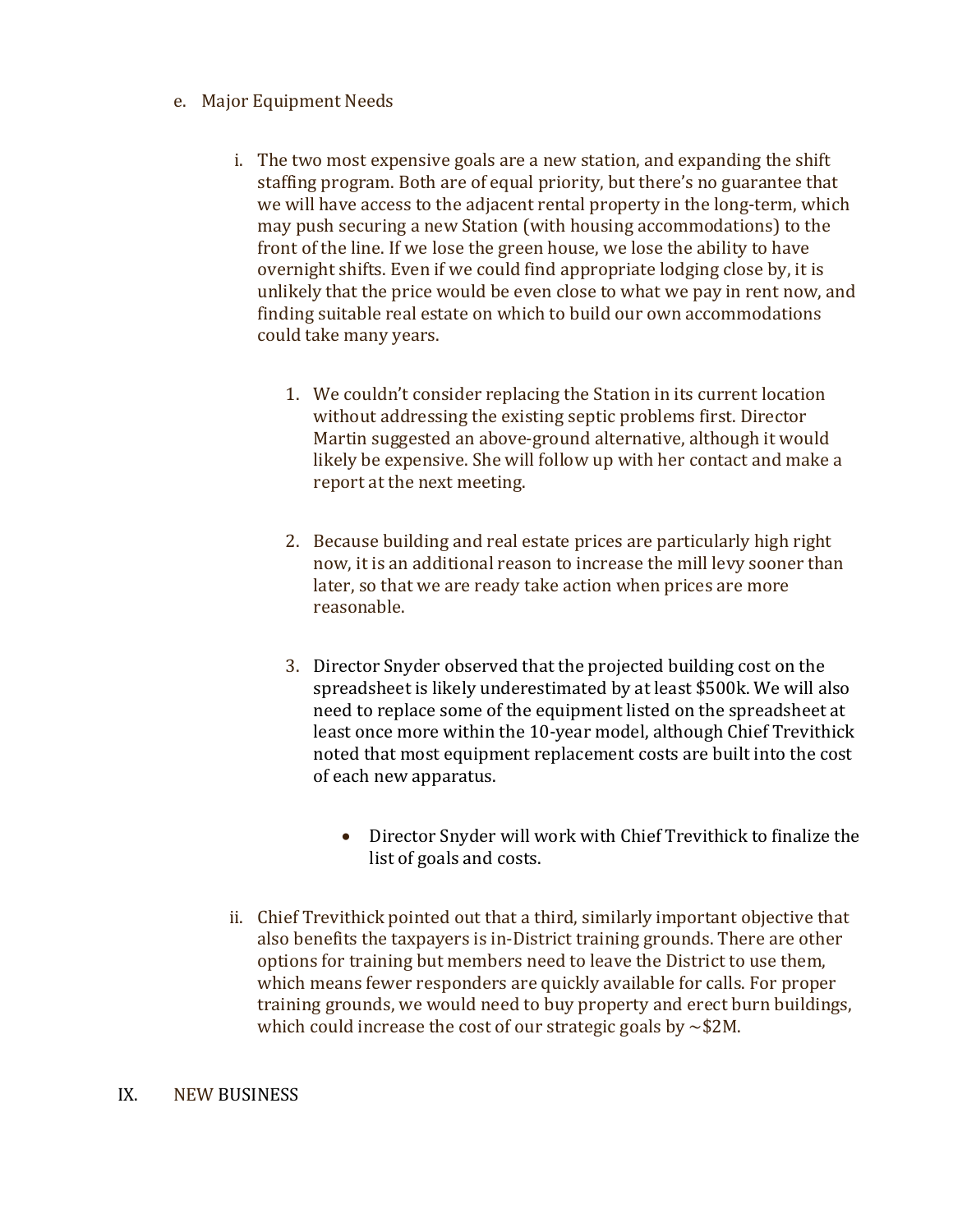a. Director Martin will get the receipts for the Fourth of July BBQ together this week.

## X. AGENDA NEXT MONTH

- a. Work Session No discussion
- b. Regular Meeting No discussion
- XI. ADJOURNMENT A MOTION to adjourn the meeting was made by Director Martin. Director Sanders seconded and the meeting was adjourned at 9:28 PM.

## Motion/Resolution Summary:

- MOTION to approve the regular meeting minutes from June 9<sup>th</sup>
- MOTION to adjourn the meeting

# ACTION ITEMS:

## Chief Trevithick

- Make inquiries with the state and other local Departments as needed to find out what the obligations for wildland revenue are
- Email the new, 1-year lease contract on the green house to the Board Members for review
- Create a new deployment tracking spreadsheet for 2021
- Put together a list of questions for a survey to ask the public what they expect from the Department
- Work with Director Snyder to finalize the list of goals and costs for long-term planning

Assistant Chief Benzel – NONE

Department Officers – NONE

All Board AND Department Members – Start "selling" the idea of a mill levy increase to the public